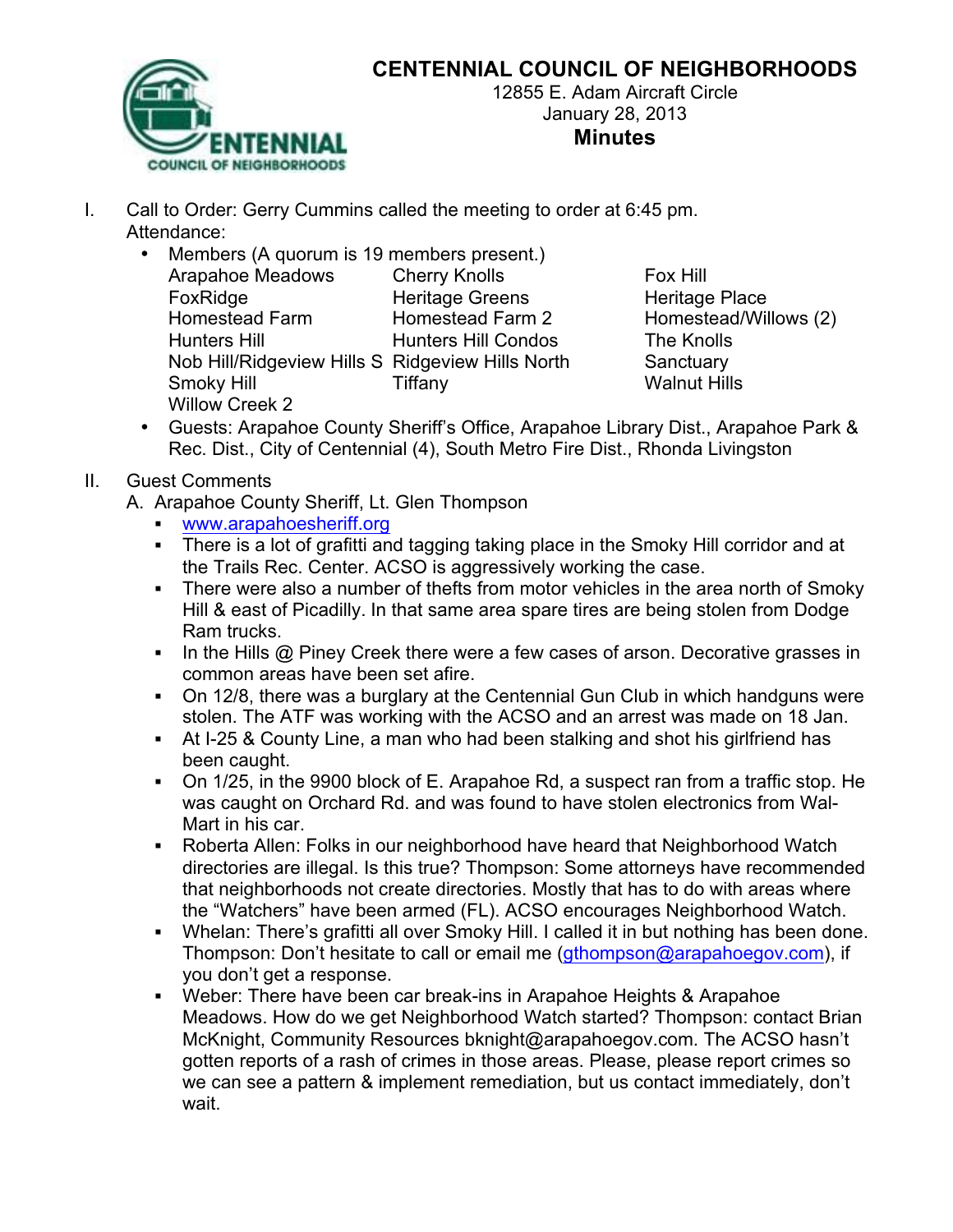- B. Arapahoe Library District, Daisy Grice
	- www.arapahoelibraries.org/
	- The ALD is building a new library in Sheridan at 3550 W. Oxford Ave. We own the land and the project should cost about \$3M.
	- The ALD has subscribed to a number of e-magazines through the Zinio subscription service. Patrons can just login to the library site and download their favorites. This service should be available in March and doesn't work on Kindles.
	- Through February we are running a series entitled "Tips for the Sandwich Generation. Check online for the program locations, dates & times.
	- Once again the ALD is partnering with the AARP to provide free, simple tax assistance for low-income older adults. An appointment must be made. See the website.
	- Green: The new ALD website seems harder to navigate.
	- Doerr: It's nice to have a system of logging in with a user ID, but they're displayed in plain text for anyone to see. I'm concerned about privacy.
- C. Arapahoe Park & Rec District, DeLos Searle
	- www.aprd.org
	- There are a number of coupons for the Trails Rec. Center on our website. (APRD offers in-district and out-of-district pricing.)
		- o A Valentine's Dance on Sun., 10 Feb. for parent/child (ages 2-10), 2-4 pm. There'll be dancing, refreshments and fun.
		- o Healthy Heart Valentines Special: 10% discount for nutrition services, including counseling/consultations and classes.
		- o 10% off your next Trails Athletic Program (not leagues), 1-28 Feb.
		- $\circ$  \$20/\$29 45-minute private guitar lesson through 28 Feb.
- D. Fire Districts: Becky O'Guin, Information Officer
	- www.cfpd.org, www.littletongov.org/fire, www.southmetro.org
- E. South Suburban Park & Rec District, Teresa Cope, not present Cummins reported
	- www.SSPR.org
	- Kids' Nights at select SSPRD facilities every Fri. & Sat. night: Xtreme Teens, Buck Blitz, Rec & Rock, Movie Night, Kids Adventure Night, Parents Night Out Gymnastics, or Family Skate Night. To register: http://ow.ly/helig or for info, call 303-483-7036.
	- It's time again for the South Suburban Matching Gifts program. Deadline: 8 March
		- $\circ$  South Suburban Park and Recreation District's Board of Directors has allocated \$10,000 for its annual Matching Gifts Program. The program matches donated dollars with District funds, resulting in double the money available for the development and improvement of community parks, trails, facilities and programs.
		- o Neighborhoods, homeowner associations, sports groups, businesses, service clubs, individuals and other community organizations are encouraged to apply for matching funds to complete their projects on District-owned or leased property. Projects selected for funding will be announced at the Wed., April 10, 2013 Board of Director meeting.
		- o Application requests for projects should not exceed \$2,000. Projects submitted for consideration must be completed within 2013.
		- o The Guidelines and Application can be downloaded, viewed at www.sspr.org or picked up at the South Suburban Administration Office, 6631 S. University Blvd., Centennial. For more information, call Nancy O'Connor at 303-798-5131.
		- o *Several comments from those present indicated that SSPRD would help an organization prepare their request*.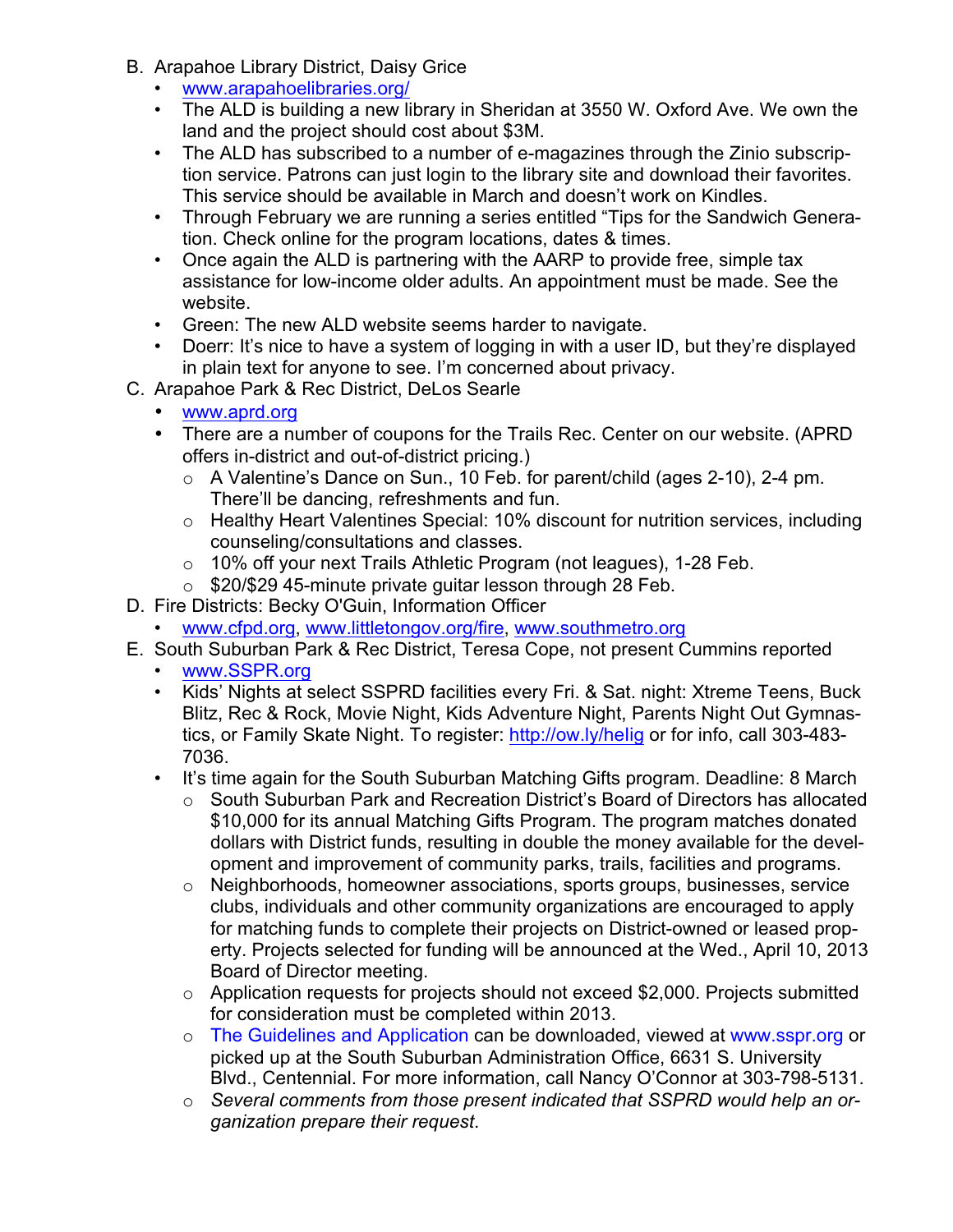- Golf leagues are forming. Applications are now being accepted for men's & women's leagues for the 2013 season. League play is available for players of all abilities and is offered many different times and days. Most leagues play March-Oct. For more information, contact the Pro Shop of the course you would like to play: Family Sports Center Golf Course, 303-649-111; Littleton Golf and Tennis Club, 303-794-5838; Lone Tree Golf Club and Hotel, 303-799-9940 and South Suburban Golf Course, 303-770-5500.
- Bain & Cummins complemented the grant program.
- F. Centennial Open Space Board, Mark Gotto
	- In 2013 Centennial is making \$400,000 available, from open space funds, for grants for neighborhood parks & trails. For this year, this money will only be available for properties not in SSPRD or APRD. Grants will be judged on number of residents served, equipment needs, shovel readiness, organizational match, accessibility, among other things.
- III. City of Centennial, www.centennialcolorado.com
	- A. Be a Snow Hero, Kersten Baldwin, Centennial Communications Specialists
		- Flyers were distributed that described this new Centennial program. "Give back to your community and be a Snow Hero this winter season."
		- Program is to encourage citizens and businesses to clear snow & ice from sidewalks and parking lots on and near their properties, within 24 hours of a snow event.
		- City will recognize outstanding participants that do this. Businesses, organizations and residents can be nominated for a "Centennial Snow Hero" recognition at www.centennialcolorado.com/snowhero .
		- Hunter-Maurer: What can we do about ice buildup in the streets? Baldwin: Call 303-325-8000
		- Ploen: Our neighborhood (Sanctuary on the Park) already has a program like this where residents help other residents unable to shovel. Suhaka: Walnut Hills does, too.
	- B. Outlook for Centennial in 2013, John Danielson, City Manager
		- Programs like Snow Hero are a way of saying thank you to folks, the carrot instead of the stick (laws).
		- The City has recently gone through a reorganization. We've shrunk our work force, combined activities and cross-trained so we can now do more with less.
		- The City has purchased 9 acres on S. Eagle St., south of Arapahoe Rd., in a distressed sale, to use mainly for Public Works: heavy equipment storage, snow & ice control materials, office space for those workers. We also have the opportunity to be landlords and bring in some firms that might need space for the same purposes.
		- We've renegotiated some contracts to create partnerships with contractors for reduced costs for the City. Some of that encouragement has meant 93 added miles of snow plowing. This also means we can expand the snow removal program as needed on an individual storm basis.
		- Dave Zelenok, previously the Public Works Director, now heads our Office of Innovation. He'll look at things differently than the way they've always been done (see snow route optimization above).
		- Civic Center Park is going strong, lots of reservations for use for large groups. We may have to review that system as it shuts off use for individual families.
		- The largest asset of a city is its infrastructure. We contract with a company to create our Pavement Condition Index, how good are the streets. The Council has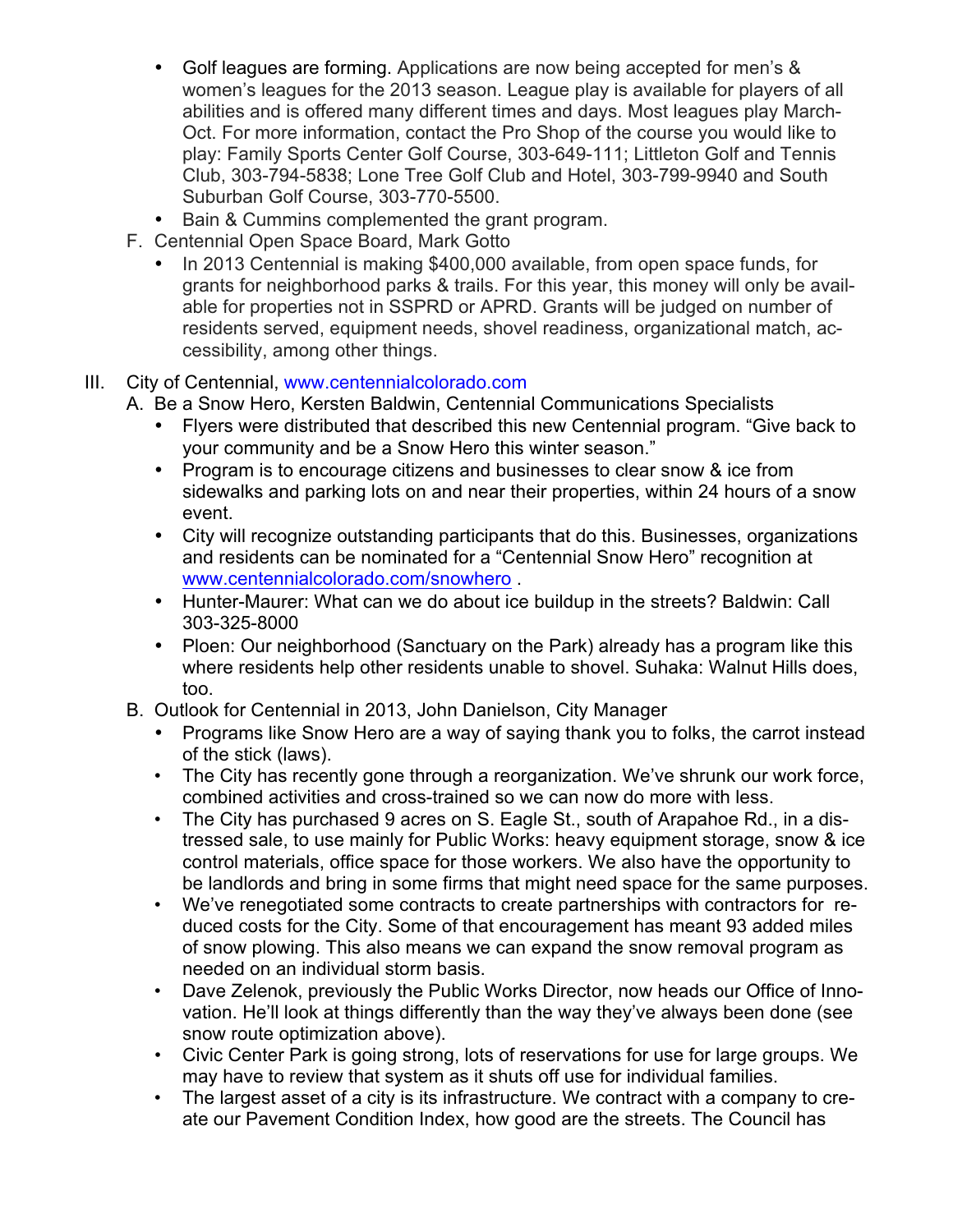decided that our streets should average a 75 out of 100. We have started to work out a system that will attempt to process every road, as needed, every 10 years to maintain an average PCI of 75.

- We've put Kelly O'Haver in charge of Customer Service, run. The City is on data overload, and we don't know when one issue in a given area is related to another. We want to relate all that data to spot problems ahead of time. We have a program that takes all GIS data & relates it. Eventually, the public will be able to access the data and create any map they want: power lines, tickets written, ice floes.
- For every utility trench that's dug, we're trying to get our fiber in there, too.
- Cummins: What's the status of Potomac Park? Danielson: We're still trying to figure out what would fit in that space and looking for partnership opportunities.
- Green: Could the availability of City data lead to terrorism? Danielson: There will be restrictions on the data available, and it probably won't be real time.
- Bain: How is the city doing in getting businesses to recognize they're in the City. Noon: The sales tax people believe we're at 99.+ percent compliance. All businesses that have a physical location know they're in the City.
- Cummins: What are the revenue projections for the year? Noon: All the numbers from 2012 aren't in yet, but we're up \$4M, not including Christmas.
- Bain: I've gone to a lot of the community meetings required of developers prior to submitting a plan to the City. The people in attendance think they're great, staff does a good job of explaining the planning process.
- Doerr: Where are we with our IKEA sales tax agreement? Noon: The agreement runs to 2020.
- Whelan: I've gotten some complaints from Sienna residents about being annexed? Noon: No, the City is **not** annexing Sienna. The complaints may be because of the City's annexation of Piney Creek Hollow Park, on their border. For the City to spend open space dollars on a property, it must be in the City.
- C. City Council Report, Cathy Noon, Mayor
	- The Senior Commission Forum will be held 6 Feb., 6 pm, at the City office.
	- For the  $8<sup>th</sup>$  year in a row, Centennial is the safest City, over 75,000 population, in Colorado.
	- The C-470 Coalition Policy Committee will be deciding on its recommendation for financing C-470 improvements on 4 Feb.
	- The State of the City address will be held 11 April.
	- Doerr: Why were there holes in the City during the original incorporation? Noon: Properties over 40 acres could choose not to be part of an incorporation. For some properties, it was very, very difficult to find the owner in time for the process, so they had to be left out. We brought in many of the properties that we had surrounded

## IV. CenCON Business

- A. President's report, Gerry Cummins
	- DRCOG is forming a Metro Vision 2040 Citizen Advisory Committee and is looking for applicants. Citizens must reside in or own business in the DRCOG area, be engaged in civic processes, and/or represent an underserved population.
	- CAI will be having another homeowners' boards round table on 18 April, 5:30-8 pm. All board members are urged to attend!
- B. First Vice President/Membership & Secretary, Andrea Suhaka
	- A motion was made, seconded, and passed unanimously to approve Oct. and Nov. CenCON minutes from 2012. (Doerr/Green)